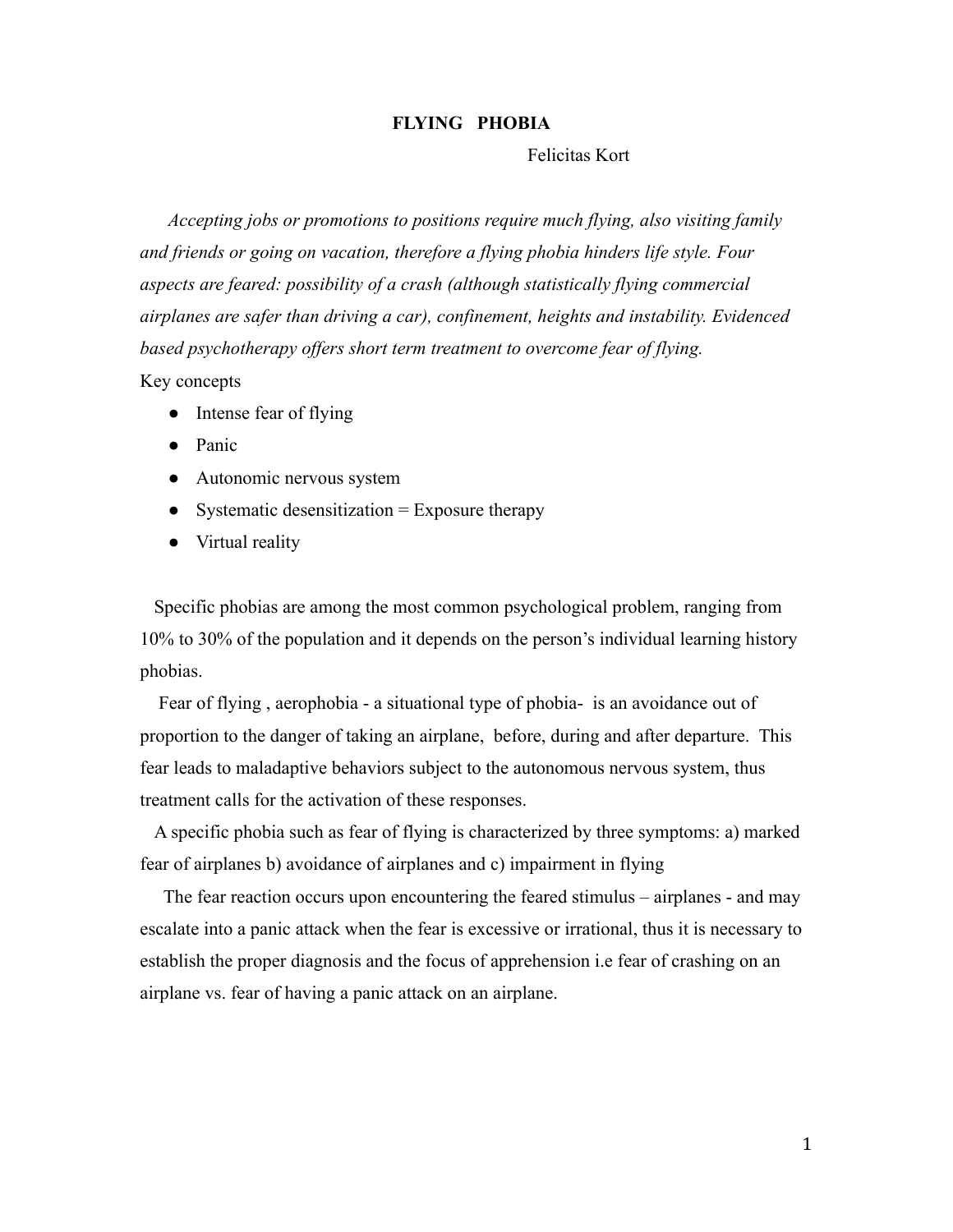#### **Causes**

Past experiences, a learning history such as the observing others with a flying phobia and informational learning occurs after reading or hearing about dangerous situations in flying.

Psychotherapy based on empirical evidence is a commonsense procedure which gives priority to results, demystifies patient-therapist relationships, presents homework and answers the following basic questions:

*● List of urgent and realistic problems*

A structured interview evaluates the biographical history and remains in the present here and now; the use Microsoft excel charts is frequent and specific questionnaires are essential.

*● Strategies for intervention*

Even though sometimes manuals are helpful, intervention is tailored for each symptom and each individual. Supervision is required.

*● Progress evaluation*

Every session records progress. Sub-goals accelerate behaviorchange. Efficacy is more important than etiology.

Behavior and cognitive psychotherapy is a case formulation based in hypothesis about the patient´ s problems. It is mandatory to monitor the psychotherapeutic process on a regular basis.

#### **Case Formulation**

A 40 year old woman describes her problem as "every time I am going to fly I am left at home with my suitcase" . In 2012 she booked to travel to Europe with her husband and had to return home from the airport. In 2013 she tried again to fly to Mexico but was unable to surmount her fear of flying. Her aerophobia started 20 years earlier in her honeymoon. In 2014 her husband was flying to Europe and offered to come along, if she decided not to do so, he would travel alone.

#### **Behavioral Analysis**

In a structured interview factors that may facilitate or complicate treatment are identified. In this case what was needed is to allow her to travel as soon as possible. She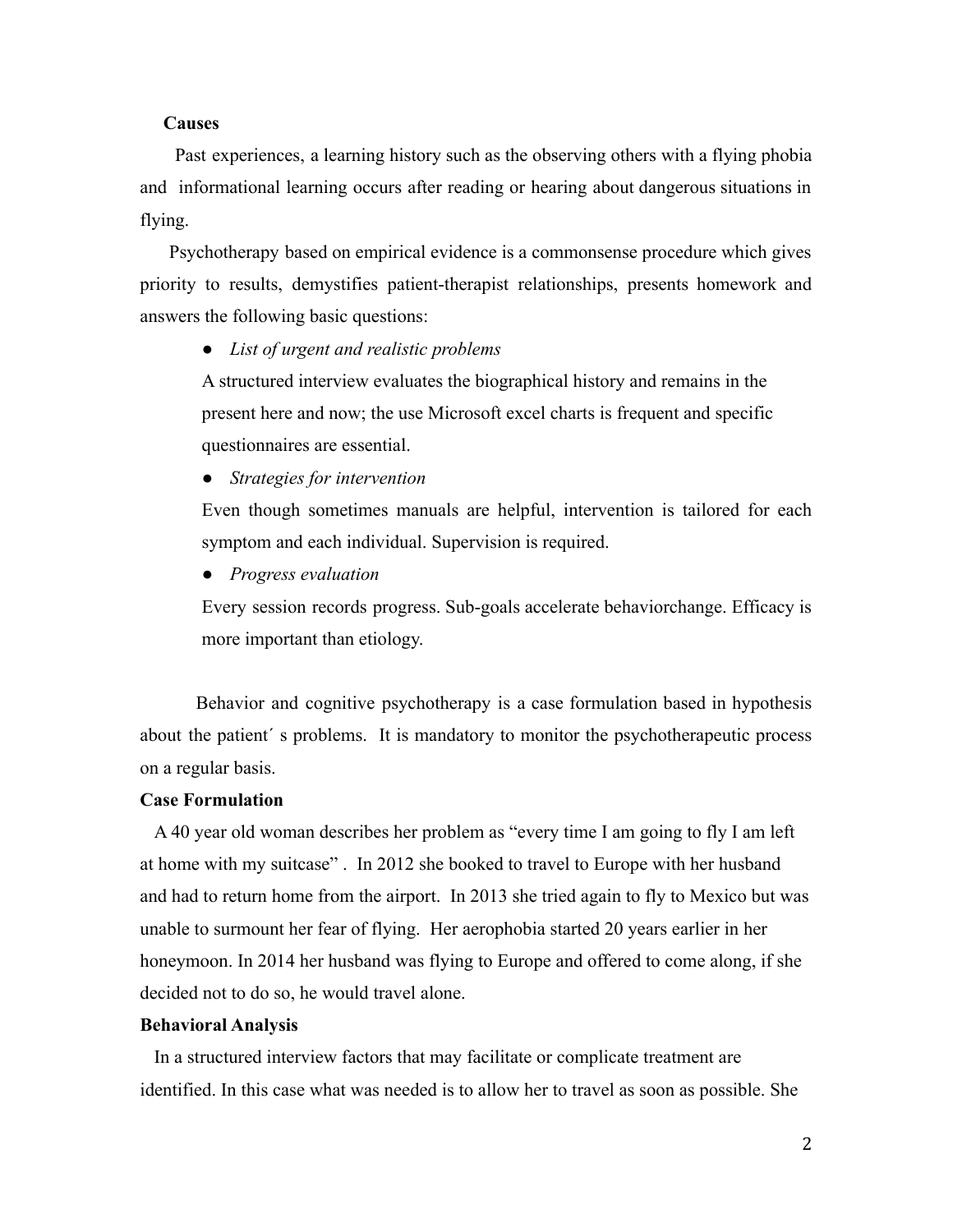insisted that she hast to travel and wanted to be successful this time. Behavioral and cognitive psychotherapy remains in the here and now, andt though it certainly reviews the past, in cases such as a speficic fear, unlearning the maladaptive fear is the main focus.

## **Questionnaires**

The Fear Survey Schedule ( Wolpe and Lang 1977) asks clients to rate the intensity of their distress associated with fear 108 items.

Fear of Flying Scale (Haug et al. 1987) 21 items which assesses fear associated with different aspects of flying

The person is asked to provide a subjective rating of the intensity of their fear using Subjective Units of Distress Scale (SUDS) (Wolpe and Lazarus 1966) a verbal rating on a 10-point scale, where 10 represents the worst fear one can imagine, and 0 represents no fear at all.

#### **Assessment**

The Subjective Units of Distress functions as a distress thermometer**,** thus:

- 0 totally relaxed
- 1 alert and well
- 2 minimal distress
- 3 mild anxiety
- 4 moderate distress
- 5 uncomfortable, but continues performance
- 6 quite anxious, interfering with performance
- 7 Very anxious
- 8 Extremely anxious, can't concentrate
- 9 Highly distressed
- 10 Severe degree of fear

Assessment begins by explaining that the goal is not to completely eliminate anxiety, but to minimize the distress and avoidance through systematically confronting the fear of flying.

As a result of the structured interview, the following hierarchy is obtained: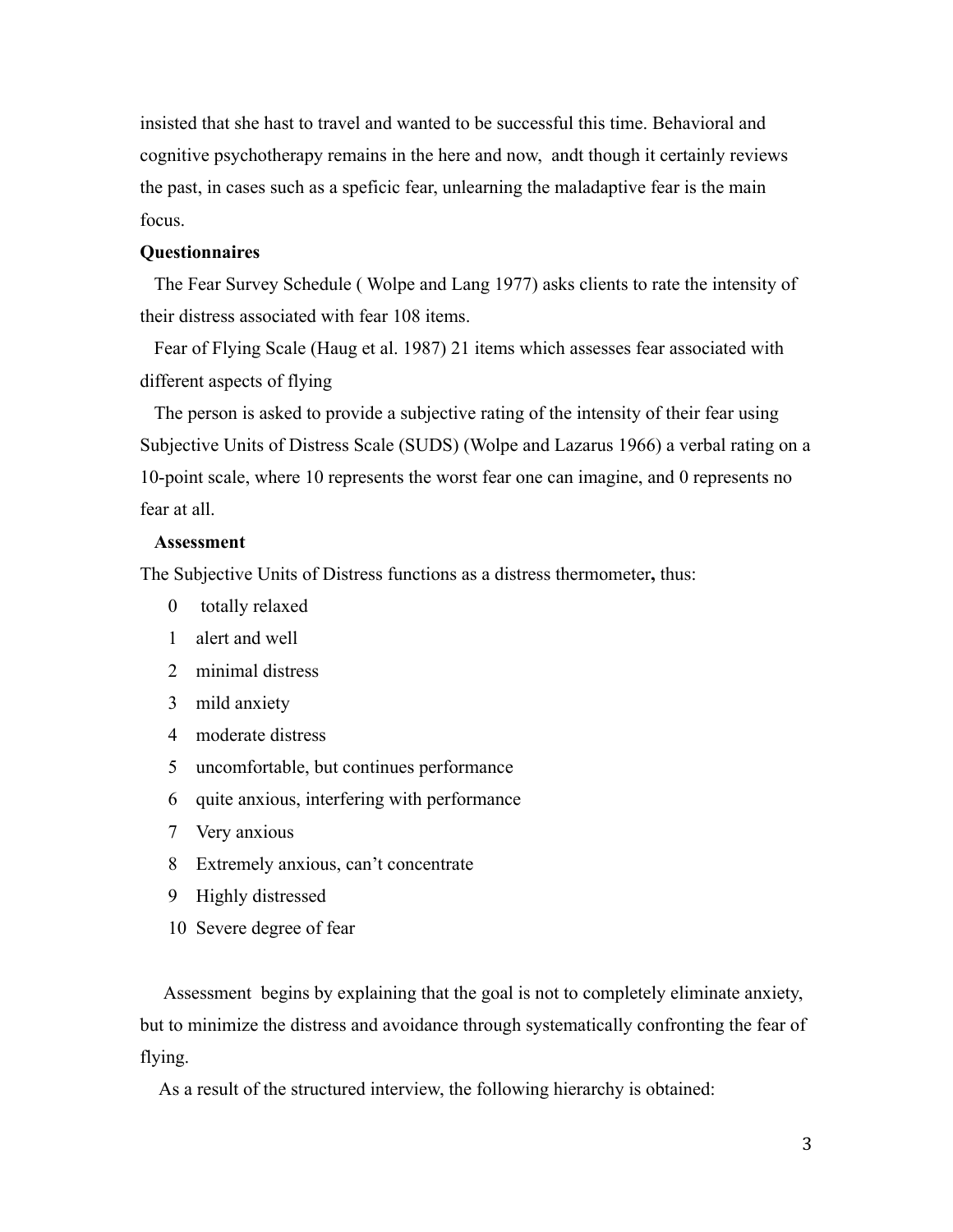|    | 1. Fear of boarding the airplane       | 10 | Suds       |
|----|----------------------------------------|----|------------|
| 2. | Walk up the steps to the aircraft      | 9  | $\epsilon$ |
|    | 3. Taking the bus to the airplane      | 8  | $\epsilon$ |
|    | 4. In the line for the flight check-in | 7  | $\epsilon$ |
|    | 5. See the airplanes from a terrace    |    | $\epsilon$ |

# **Treatment plan: Exposure Therapy**

Systematic Desensitization treatment is a form of behavior therapy, which now after further research has evolved to Exposure Therapy which is based on the theory that, maladaptive emotional responses are learned and can be reeducated .

Exposure Therapy consists on working up a hierarchy in order to gradually expose the person in small steps towards the act of flying : purchasing a ticket, driving to the airport, checking in, boarding, flying, and landing.

Duration and repetition of scenes are the essential elements to prevent avoidance of flying.

## **Process**

#### Session I (50<sup>°</sup>) Exposure in imagination

Scene 1 *"Imagine driving to the airport and observing airplanes in the sky flying over the*

*ocean"* 1 st presentation 3 Suds

 $2<sup>nd</sup>$  presentation 2  $\cdot$  "

 $3<sup>rd</sup>$  presentation 1  $\cdot$ 

Scene 2 Presentation of visual stimuli : "*four photos of airplanes"*

1<sup>st</sup> presentation 9 Suds

- 2<sup>nd</sup> presentation 8 "
- $3<sup>rd</sup>$  presentation 6  $\degree$

 $4^{\text{th,5th}}$  & 6th presentations 2 "

#### Session II (50<sup>'</sup>) Exposure in imagination

Scene 3 "*Imagine that the flight is being announced for departure"*

1<sup>st</sup> presentation 7 Suds

 $2<sup>nd</sup>$  presentation 6  $\degree$ 

 $3<sup>rd</sup>$ , 4<sup>th,5th & 6th</sup> presentations 2 "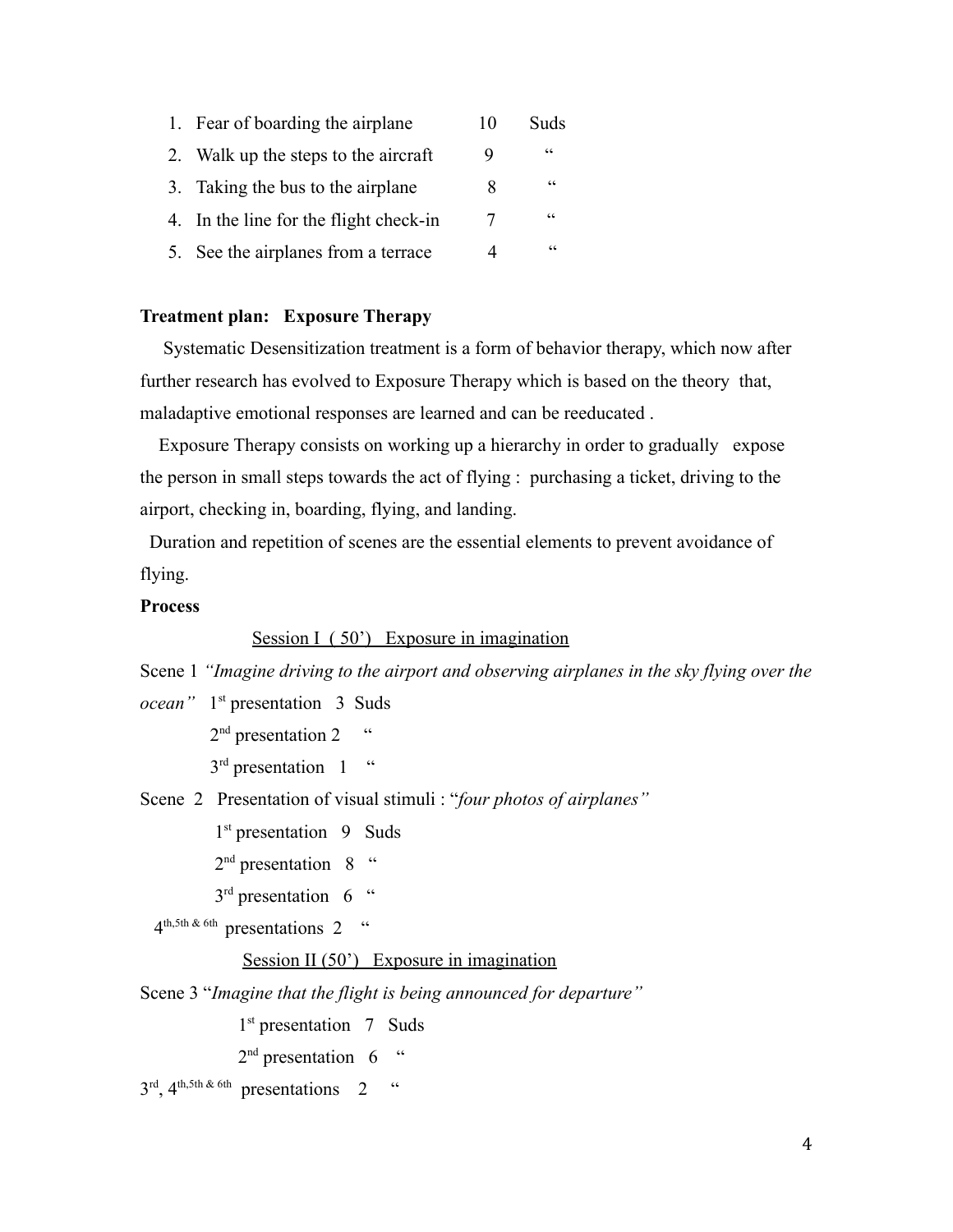## Session III Exposure "In Vivo"

Scene 1 Travelling to visit the airport 7 Suds Remaining 1 hour at the airport 4 " Session IV Exposure in imagination

Scene 1 "*Imagine that your are flying in 15 days*"

1<sup>st</sup> presentation 4 Suds

 $2^{\text{nd},3\text{rd}}$  presentations 2 "

Scene 2 *"Imagine that you are flying tomorrow*"

1<sup>st</sup> presentation 3 Suds

 $2^{\text{nd},3\text{rd}}$  presentations 2  $\cdots$ 

#### Session V Instructions for self-monitoring

She was given a list to complete to measure her levels of anxiety while traveling:

travel to airport\_\_

cheking in\_\_\_

entering the airplane\_\_\_

every hour during flight\_\_\_\_

landing

## **Outcome**

From London she sent an email *"…I hope that from now on I will enjoy travelling…I landed safely and happy to have been able to control my fear. Next week we fly to Amsterdam…"*

The goal is to monitor the progress of each sesión**:**

a ) if it is positive, continue the same procedure

b) if it is inadequate assess again; offer another hypothesis; and another plan of treatment.

## **Discussion**

Generally it is accepted that pharmacotherapy is not necessary for the treatment of specific phobias. In cases where there is more than one problem addressing first the most urgent problem is indicated.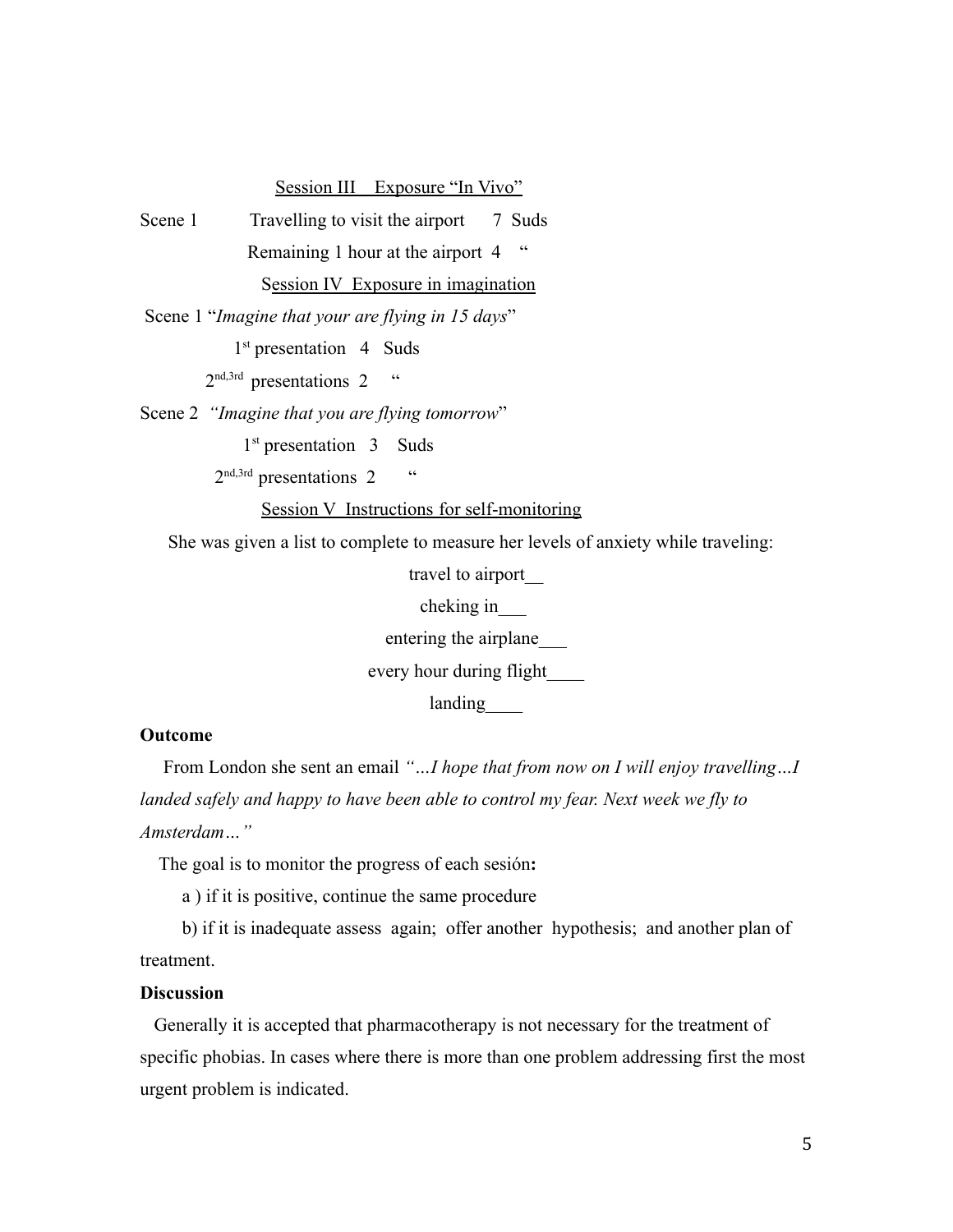Flying phobias include knowing its triggers and cues, anticipate the consequences and the avoidance and safety behaviors.

## **Applied Relaxation - Applied Tension**

Fear of flying may include physical symptoms such as changes in brain activity, the release of cortisol, insulin, and growth hormone, and increases in blood pressure and heart rate. Among other symptoms : unsteadiness, dizziness and lightheadedness, nausea sweatin increased heart rate or [palpitations](http://www.nhs.uk/conditions/Heart-palpitations/Pages/Introduction.aspx) shortness of breath trembling or shaking, an upset stomach.

Thus, Progressive Muscle Relaxation (Jacobson, 1938) is used initially as an essential adjunct to the treatment systematic desensitization, though research has shown that it is not necessary to be relaxed. It is sufficient to remain calm ie diaphragmatic breathing, visualization of pleasant scenes, the use of relaxation has autonomic effects antagonistic to those of anxiety.

Progressive muscle relaxation is directed to five group of muscles :

- 1- arms and shoulders
- 2 face ( forehead, eyes, nose, tongue and neck )
- 3 thorax and lower back
- 4 diafragmatic breathing and
- 5 -legs and feet

The practice of these exercises minimum twice a week is a auxiliary tool for reducing discomfort and stress; the goal is not to be relaxed , but rather to let go of physiological tensions.

Applied Tension (Ost, 1997) is another treatment option. Tension alone even in the absence of exposure to the phobic stimuli (airplanes in this case) results in sustained improvement of the phobic symptoms, also in individuals with a history of blood or spider phobia.

## **Virtual reality (VR) and computer-assisted exposure therapy**

Other form of treatment – a variation of exposure therapy - in order to counteract physiological symptoms associated with the fear of flying is Virtual Reality Computer Assisted exposure which consists of 4 sessions of anxiety management training followed